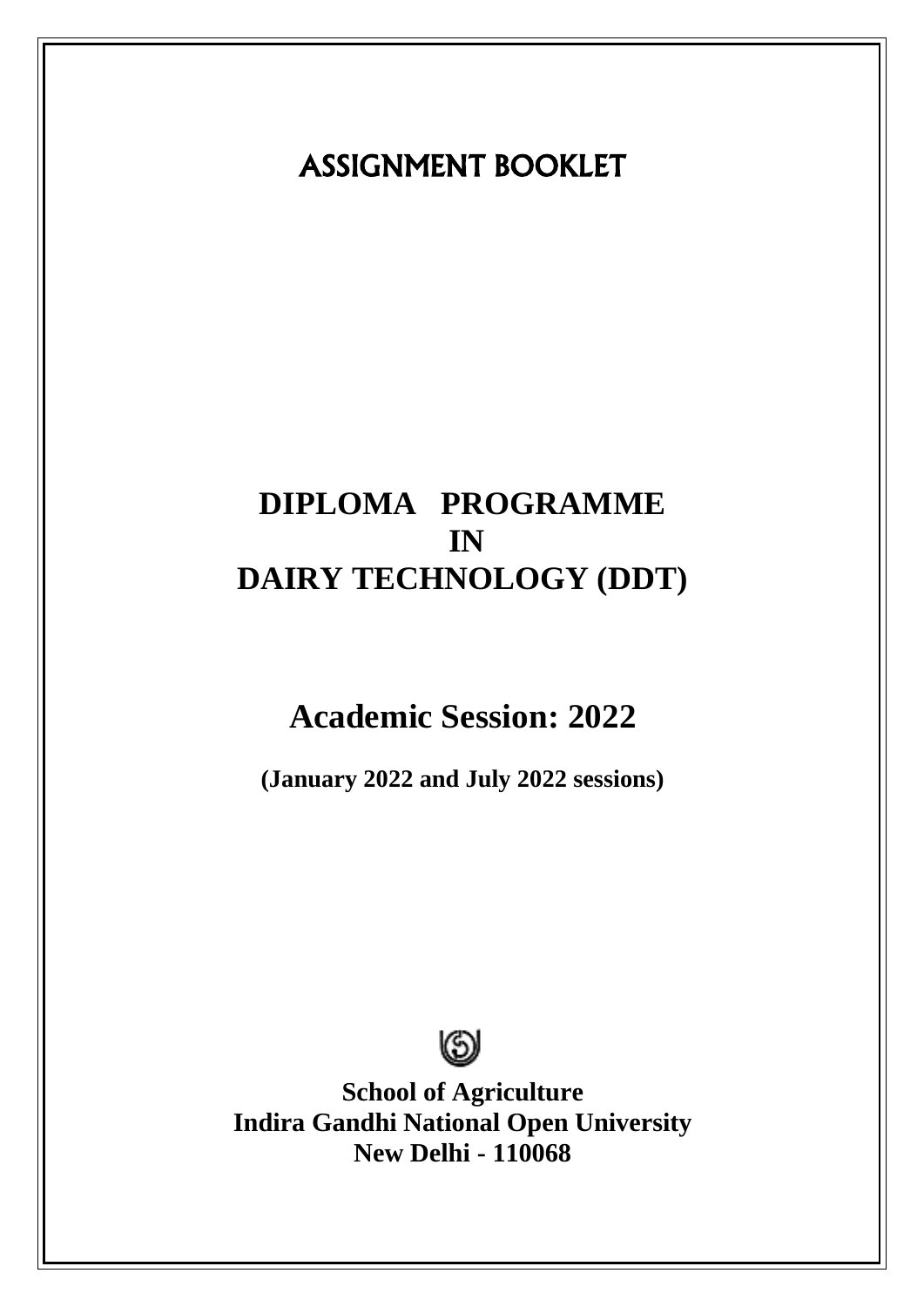Dear student,

As you are aware that for theory, the weightage to the term-end examination will be 80% and the weightage to the continuous assessment will be 20%. The continuous assessment is in form of assignments. There is one assignment for each course i.e. total eight assignments for the programme. Each assignment will be of 50 marks which ultimately will be converted to have weightage of 20 % of theory. Instructions to format your assignments are as follows:

## **Instructions to format your assignments**

Before attempting the assignments, please read the following instructions carefully.

1. On top of the first page of your answer sheet, please write the details exactly in the following format.

| (Name and Code) |  |
|-----------------|--|

# **Please follow the above format strictly to facilitate evaluation and to avoid delay.**

- 2. Use foolscap size paper for writing your answer.
- 3. Leave 4cm margin on the top, bottom and left of your answer sheet.
- 4. Clearly indicate question no. and part of the question being solved while writing answers.

| <b>Assignment Nos.</b>                   | <b>Date of Submission</b>   |                                |  |
|------------------------------------------|-----------------------------|--------------------------------|--|
|                                          | <b>January 2022 session</b> | July 2022 session              |  |
| Assignment 1 (BPVI-011) and 2 (BPVI-012) | $30th$ August 2022          | 28 <sup>th</sup> February 2023 |  |
| Assignment 3 (BPVI-013) and 4 (BPVI-014) | (Before submission          | (Before submission)            |  |
| Assignment 5 (BPVI-015) and 6 (BPVI-016) | of TEE Form)                | of TEE Form)                   |  |
| Assignment 7 (BPVI-017) and 8 (BPVI-018) |                             |                                |  |

- 5. Assignments have to be sent to the coordinator of your study centre.
- **6. We strongly suggest that you should retain a copy of your assignment responses.**

Wishing you good luck. **Programme Coordinator**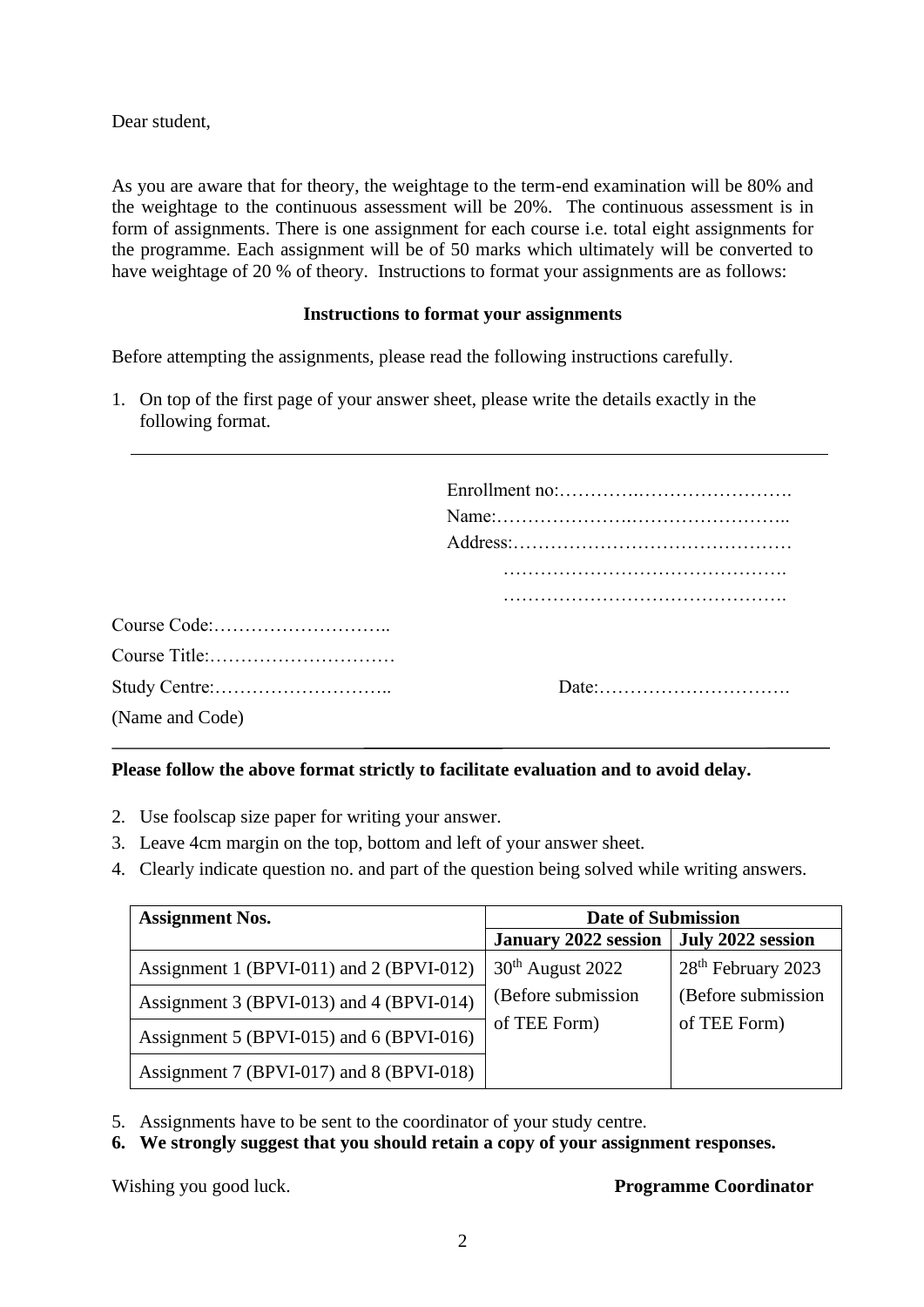#### **BPVI – 011: MILK PRODUCTION AND QUALITY OF MILK**

### **Maximum Marks: 50**

#### **Note: Attempt all the five questions.**

| 1) |                                   |  |  | a) Discuss the three phases of Operation Flood. Explain its goals and           |  |  | 5  |
|----|-----------------------------------|--|--|---------------------------------------------------------------------------------|--|--|----|
|    | achievements.                     |  |  |                                                                                 |  |  |    |
|    |                                   |  |  | b) What role is played by NCDFI and National Milk Grid in the India dairy       |  |  | 5  |
|    | development?                      |  |  |                                                                                 |  |  |    |
| 2) |                                   |  |  | a) Differentiate between selective breeding and cross breeding.                 |  |  | 5  |
|    |                                   |  |  | b) Explain the strategies to improve the quality of milk.                       |  |  | 5  |
| 3) |                                   |  |  | What is two-Axis milk pricing? How is it considered better than other systems?  |  |  | 10 |
| 4) |                                   |  |  | Define the physico-chemical properties of milk? How knowledge of physico-       |  |  | 10 |
|    |                                   |  |  | chemical properties of milk help in effective quality control and processing of |  |  |    |
|    | milk to different dairy products? |  |  |                                                                                 |  |  |    |
| 5) |                                   |  |  | Discuss in detail the factors which influence the growth of micro-organisms.    |  |  | 10 |

# **BPVI – 012: DAIRY EQUIPMENT AND UTILITIES**

#### **Maximum Marks: 50**

#### **Note: Attempt all the five questions.**

| Describe the materials used for the manufacturing of milk processing equipment. | 10 |
|---------------------------------------------------------------------------------|----|
| How proper knowledge of equipment is essential to select appropriate size,      |    |
| capacity and the performance and maintenance of these equipment?                |    |

- 2) Explain the basic principle and components of a cold storage. What are the considerations in deciding inside conditions of a cold storage? 10
- 3) Discuss in detail the boiler mountings (safety and control) and accessories. 10
- 4) a) What safety precautions are required to prevent electric shock? 5
	- b) Describe the working principles of single and three-phase induction motors. 5
- 5) a) What different materials are used for different components of rainwater harvesting system? 5
	- b) Explain the working of a rainwater harvesting system. 5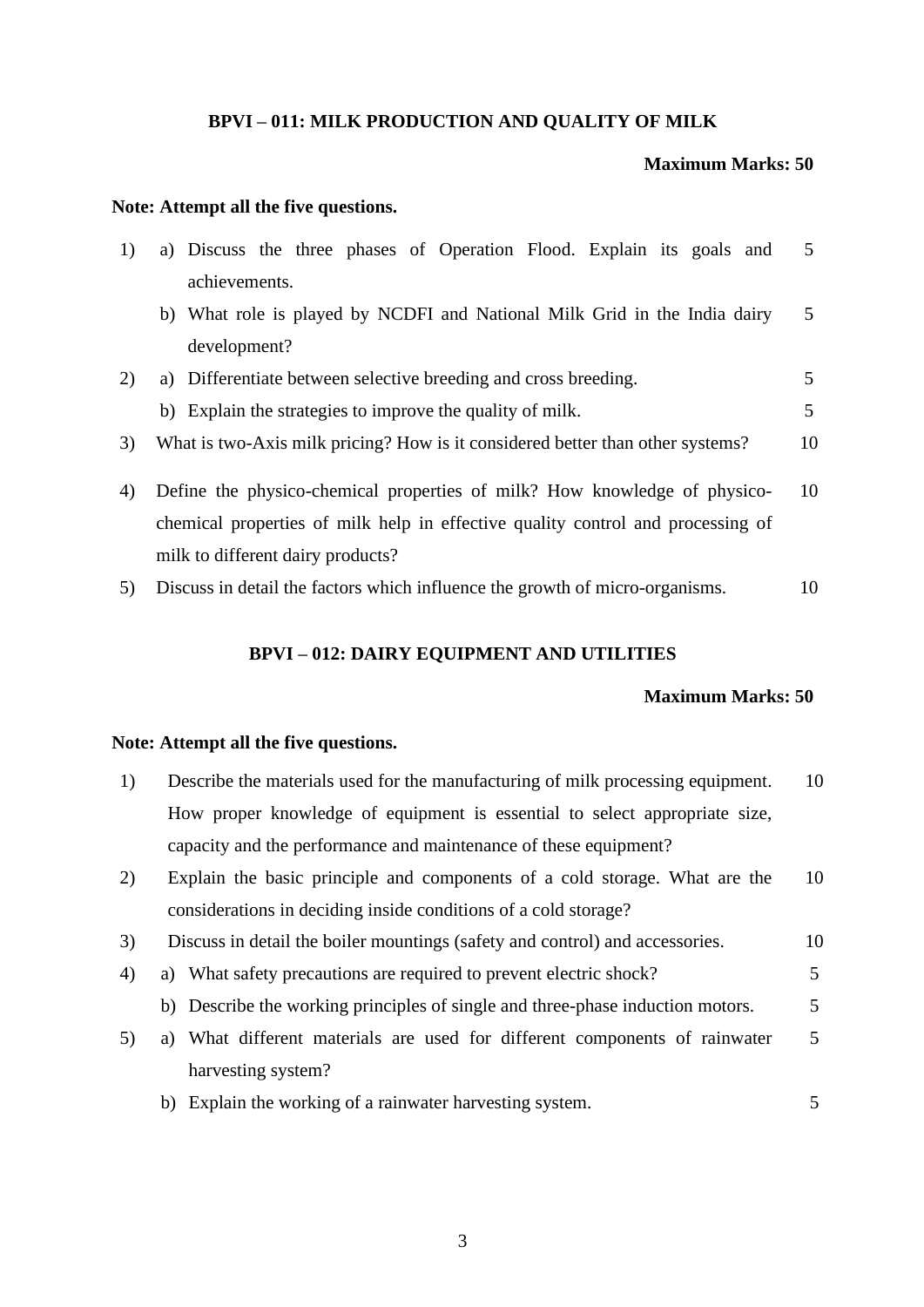## **BPVI – 013: MILK PROCESSING AND PACKAGING**

#### **Maximum Marks: 50**

#### **Note: Attempt all the five questions.**

| 1) | a) What considerations are important while planning layout of a milk reception | 5  |
|----|--------------------------------------------------------------------------------|----|
|    | dock?                                                                          |    |
|    | b) How chilling of milk affects the microbial growth, keeping quality and      | 5  |
|    | physico-chemical properties of milk?                                           |    |
| 2) | Describe the different theories of homogenization of milk.                     | 10 |
| 3) | a) Discuss the different types of packaging material used for fluid milk       | 5  |
|    | b) Write the advantages and disadvantages of distribution of milk in multiple  | 5  |
|    | and single use packages.                                                       |    |

- 4) What considerations are to be kept in mind while choosing an appropriate detergent for cleaning in a food processing factory? What are the qualities a good detergent should have? 10
- 5) List the different types of can washers and explain their working principle. 10

## **BPVI – 014: DAIRY PRODUCTS - I**

#### **Maximum Marks: 50**

#### **Note: Attempt all the five questions.**

| 1) | a) Discuss the factors influencing fat percentage in cream and fat losses in skim | 5  |
|----|-----------------------------------------------------------------------------------|----|
|    | milk.                                                                             |    |
|    | b) Describe the different processes treatments given to different types of cream. | 5  |
| 2) | a) Discuss the different defects of cream and their control measures.             | 5  |
|    | b) In manufacturing of creamery butter, what treatments are given to cream?       | 5  |
|    | Discuss these treatments in brief.                                                |    |
| 3) | Define churning of butter. Explain the different theories of churning.            | 10 |
| 4) | a) Explain the factors which influence the fat constants of ghee.                 | 5  |
|    | b) Give the procedure for AGMARK grading of ghee. Give the AGMARK                 | 5  |
|    | standard of general and special grade of ghee.                                    |    |
| 5) | Give the classification, salient features, and ingredients of low-fat spread.     | 10 |
|    |                                                                                   |    |

## **BPVI – 015: DAIRY PRODUCTS - II**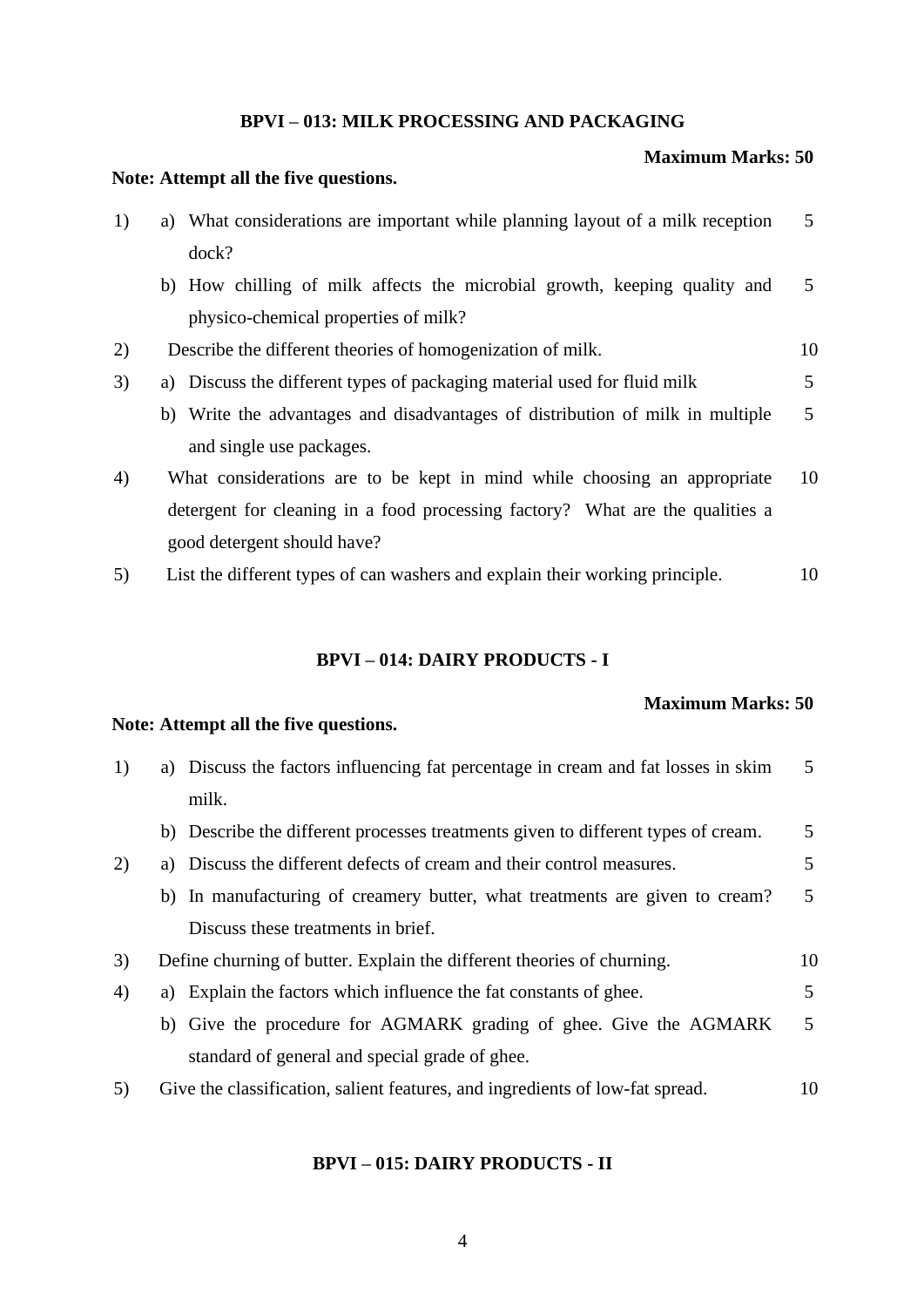# **Maximum Marks: 50**

# **Note: Attempt all the five questions.**

| 1) | a) Explain the method of preparation of Rabri.                                   | 5 |
|----|----------------------------------------------------------------------------------|---|
|    | b) Describe the factors which affect the shelf-life of heat desiccated products. | 5 |
| 2) | a) Discuss the factors which influence the quality of paneer.                    | 5 |
|    | b) How the shelf-life of paneer can be extended?                                 | 5 |
| 3) | a) Describe the method of manufacturing of sweetened condensed milk.             | 5 |
|    | b) Discuss about non-microbial defects of evaporated milk and their prevention.  | 5 |
| 4) | a) Write the PFA and BIS standards of malted milk food.                          | 5 |
|    | b) Explain the method of manufacture of spray dried milk powder.                 | 5 |
| 5) | a) Describe the quality attributes of dried milk.                                | 5 |
|    | b) Discuss the storage defect of dried milk and their preventive measures.       | 5 |

# **BPVI – 016: DAIRY PRODUCTS - III**

### **Maximum Marks: 50**

# **Note: Attempt all the five questions.**

| 1) | a) | Describe the factors affecting fermentation process of a starter culture and the | 5 |
|----|----|----------------------------------------------------------------------------------|---|
|    |    | method of preparation of the starter culture.                                    |   |
|    | b) | Discuss the method of manufacturing of yoghurt and method of enhancing its       | 5 |
|    |    | shelf-life.                                                                      |   |
| 2) | a) | Describe the method of manufacture and chemistry of stretch of Mozzarella        | 5 |
|    |    | cheese.                                                                          |   |
|    |    | b) How processed cheese is prepared and what are its defects?                    | 5 |
| 3) | a) | Describe the role of ingredients and processes treatments in the quality of ice  | 5 |
|    |    | cream.                                                                           |   |
|    |    | b) What are ice cream novelties? Give the method of preparation of any one ice   | 5 |
|    |    | cream novelty.                                                                   |   |
| 4) | a) | Describe the method of preparation of acid and rennet case in.                   | 5 |
|    |    | b) How are whey solids commercially preserved? List the basic steps in the       |   |
|    |    | manufacturing of whey powder.                                                    | 5 |
| 5) | a) | Give the composition, nutritive and anti-oxidative properties of ghee residue.   | 5 |
|    |    | b) Give the main applications of membrane process in dairy industry.             | 5 |
|    |    | <b>BPVI-017: QUALITY ASSURANCE</b>                                               |   |

# **Maximum Marks: 50**